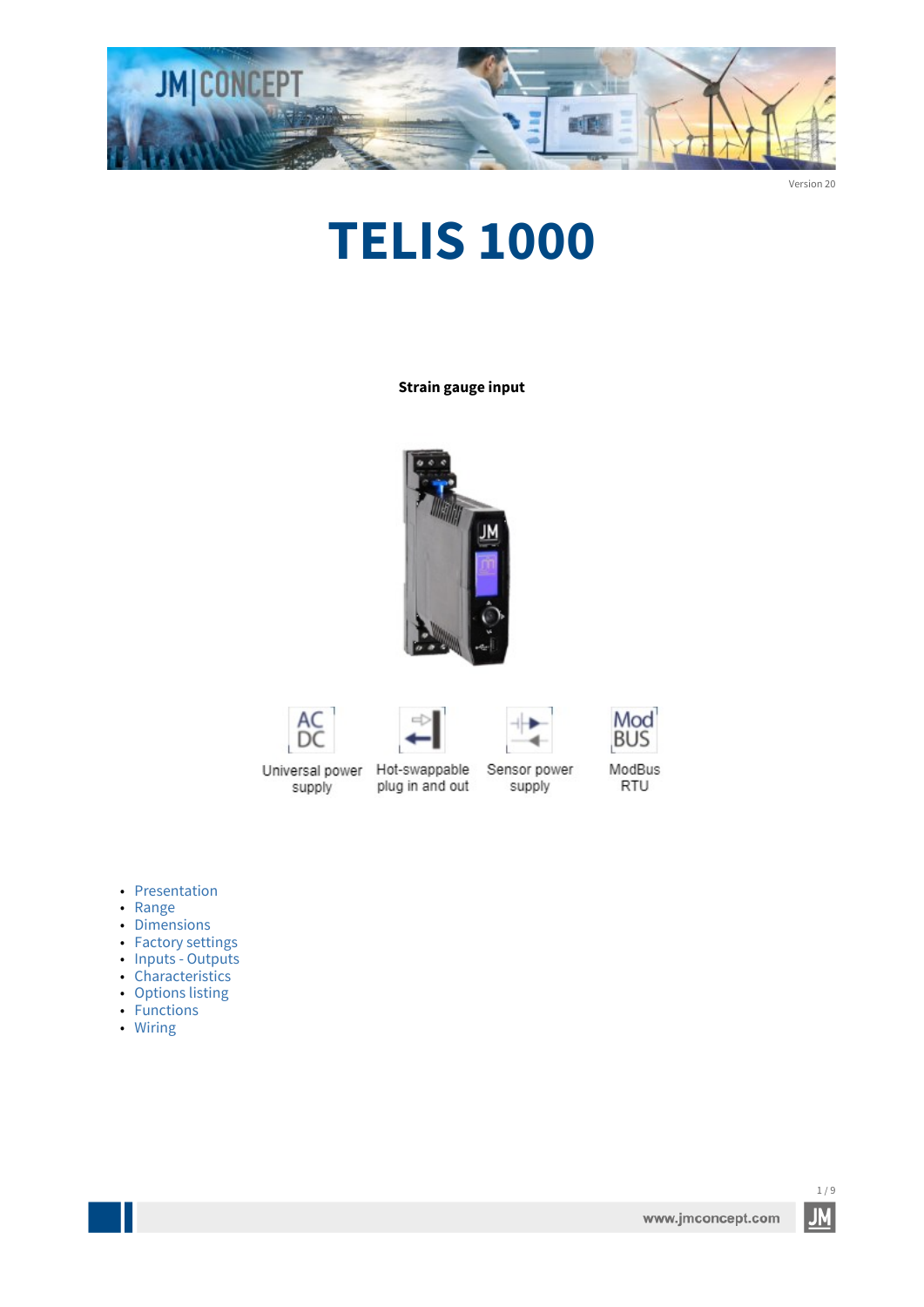#### <span id="page-1-0"></span>**Presentation**

TELIS 1000 is an isolated converter (quadruple galvanic isolation) dedicated to the measurements of Strain-gauges.

#### <span id="page-1-1"></span>**Range**

m.

|                                   | Input<br>Strain gauge | <b>Outputs</b>       |                     | Communication    |                 |              |                                      |
|-----------------------------------|-----------------------|----------------------|---------------------|------------------|-----------------|--------------|--------------------------------------|
| Converter with<br>graphic display |                       | Number of<br>Analogs | Number of<br>Relays |                  | Case width (mm) |              | Converter without<br>graphic display |
|                                   |                       |                      | $\overline{2}$      | <b>RS485 USB</b> | 22,5            | 45           |                                      |
| <b>TELIS 1000U1</b>               | √                     | ✓                    |                     | ✓                | √               |              | <b>TELIS 1000T1</b>                  |
| <b>TELIS 1200U1</b>               | ✓                     |                      | ┙                   | $\checkmark$     |                 | $\checkmark$ | <b>TELIS 1200T1</b>                  |

|  | BASELINE board                        |
|--|---------------------------------------|
|  | Hot-swappable plug in and out<br>case |
|  | LCD display                           |
|  | Programming joystick                  |
|  | USB                                   |

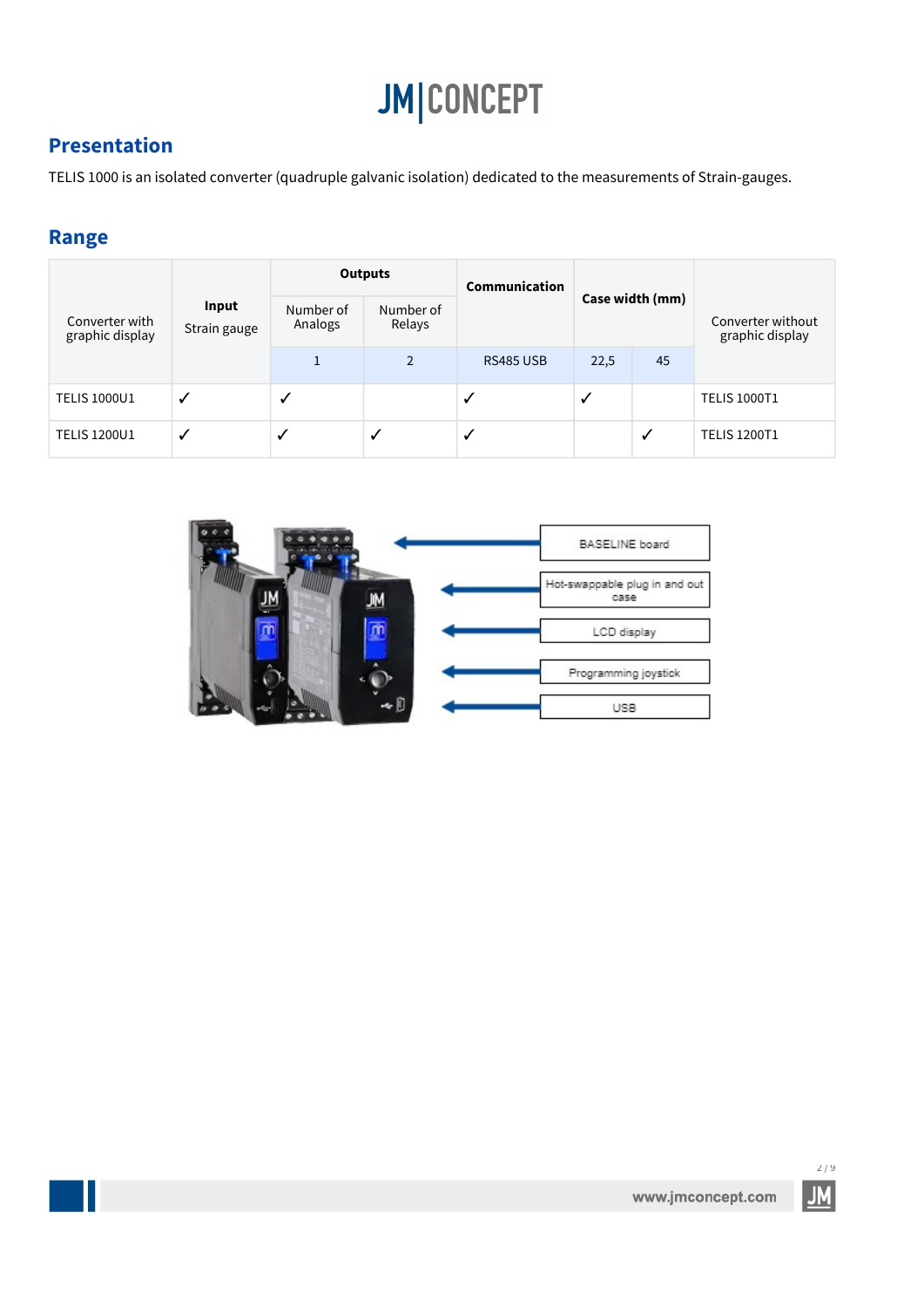#### <span id="page-2-0"></span>**Dimensions**



Dimensions : width : 22,5 or 45 mm - Height : 81 mm - Depth : 98 mm

**i** BASELINE boards are to be ordered separately 22,5 mm Case : Reference BL01ALV ; 45 mm Case : Reference BL02ALV For multi-converter boards, please consult us.

### <span id="page-2-1"></span>**Factory settings**

| Input                 | Output                | Relay         |
|-----------------------|-----------------------|---------------|
| ±300mV                | 4-20 <sub>m</sub> A   | Alarm: High   |
| Display: 0.00 -100.00 | Display: 0.00 -100.00 | Threshold: 50 |

Communication speed : 9600 bauds, Slave address : n°1

Other settings on demand

3 / 9 **ML**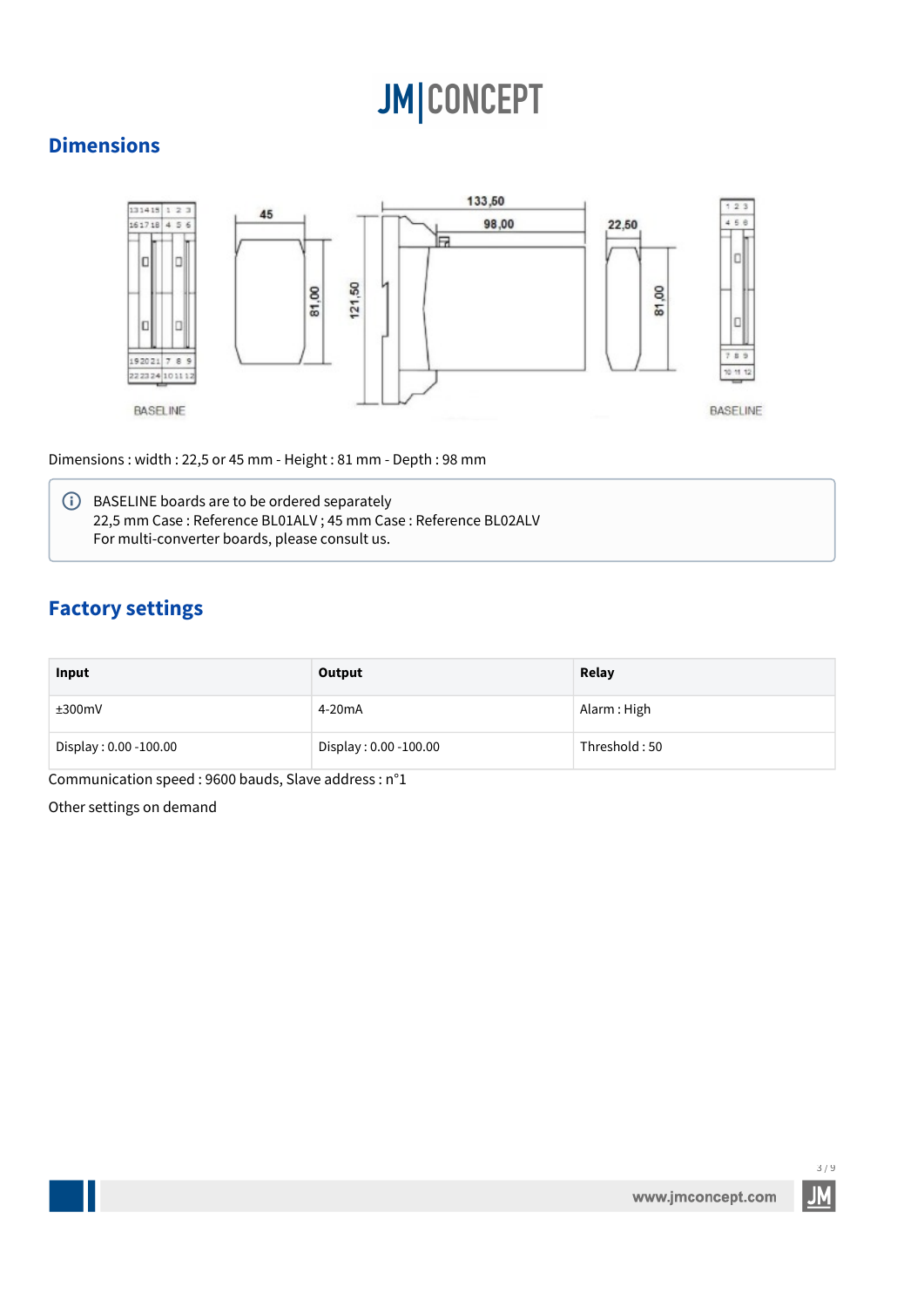### <span id="page-3-0"></span>**Inputs - Outputs**

#### **Input gauges**

| Voltage (continuous) | Standard scales: $\pm 18$ mv; $\pm 35$ mv; $\pm 75$ mv; $\pm 150$ mv, $\pm 300$ mv; $\pm 600$ mv; $\pm 1$ V; $\pm 2V$<br>Adjustable scales: ±18mv; ±35mv; ±75mv; ±150mv; ±300mv; ±600mVdc; ±1V; ±2V |
|----------------------|-----------------------------------------------------------------------------------------------------------------------------------------------------------------------------------------------------|
| Digital Input        | Potential-free contact for calibration                                                                                                                                                              |
| Sensor supply        | Tension adjustment of the strain gauge : 2V to 10V<br>Max consumption of the strain gauge : 100mA to 10V, 50mA to 5V                                                                                |

### **Output gauges**

m.

| <b>Output Current</b> | Standard scales: 0-10mA; 0-20mA; 4-20mA<br>Adjustable scales from 0mA to 22mA |
|-----------------------|-------------------------------------------------------------------------------|
| Output Voltage        | Standard scales: 0-10V; 0-5V; 1-5V; 2-10V;<br>Adjustable scales from 0 to 11V |
| Output Relay          | 2 Relays 1RT 2A-250Vac                                                        |
| Communication         | Isolated USB in Front Panel / Isolated RS485 Modbus RTU                       |



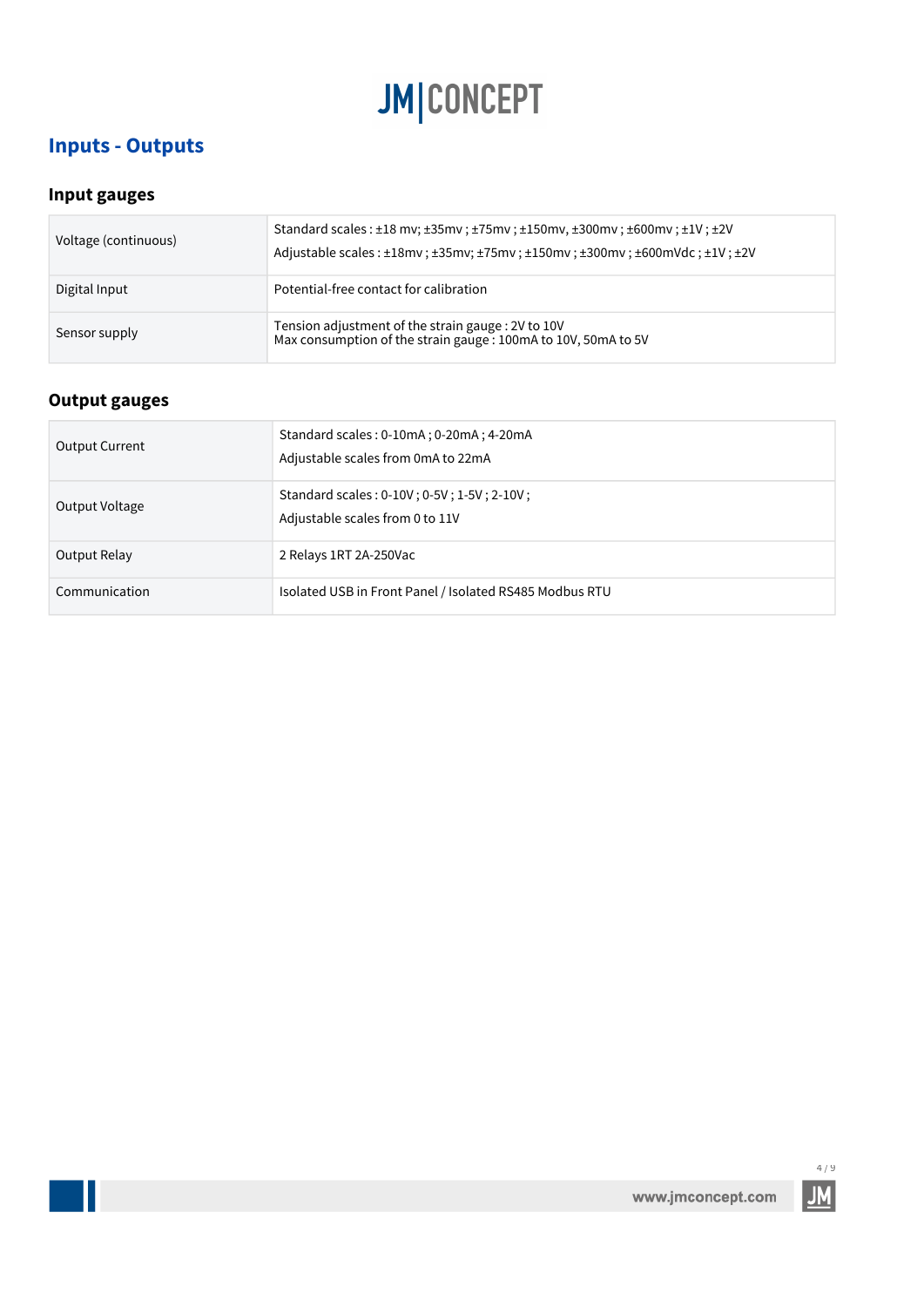### <span id="page-4-0"></span>**Characteristics**

 $\mathbb{R}^2$ 

| <b>Display</b>                              |                                |
|---------------------------------------------|--------------------------------|
| Type                                        | <b>LCD</b> backlit             |
| Color                                       | Blue                           |
| Number of characters                        | 5                              |
| Numbers of lines                            | 5                              |
| Programming joystick                        | 5 positions                    |
| <b>Input characteristics</b>                |                                |
| Voltage input impedance                     | $50M\Omega$                    |
| <b>Output characteristics</b>               |                                |
| Permissible impedance on the current output | $<$ 300 $\Omega$               |
| Permissible impedance on the voltage output | $>700\Omega$                   |
| Isolation                                   |                                |
| Supply / Input(s)-Output(s)-Relay-RS485-USB | 4200Vrms, 50Hz, 1mn            |
| Input / Output / RS485                      | 2500Vrms, 50Hz, 1mn            |
| USB / Input                                 | Without                        |
| USB / Output                                | 2500Vrms, 50Hz, 1mn            |
| <b>USB / RS485</b>                          | 2500Vrms, 50Hz, 1mn            |
| <b>Auxiliary source</b>                     |                                |
| Voltage supply                              | 22-240Vdc or 90-230Vac 50/60Hz |

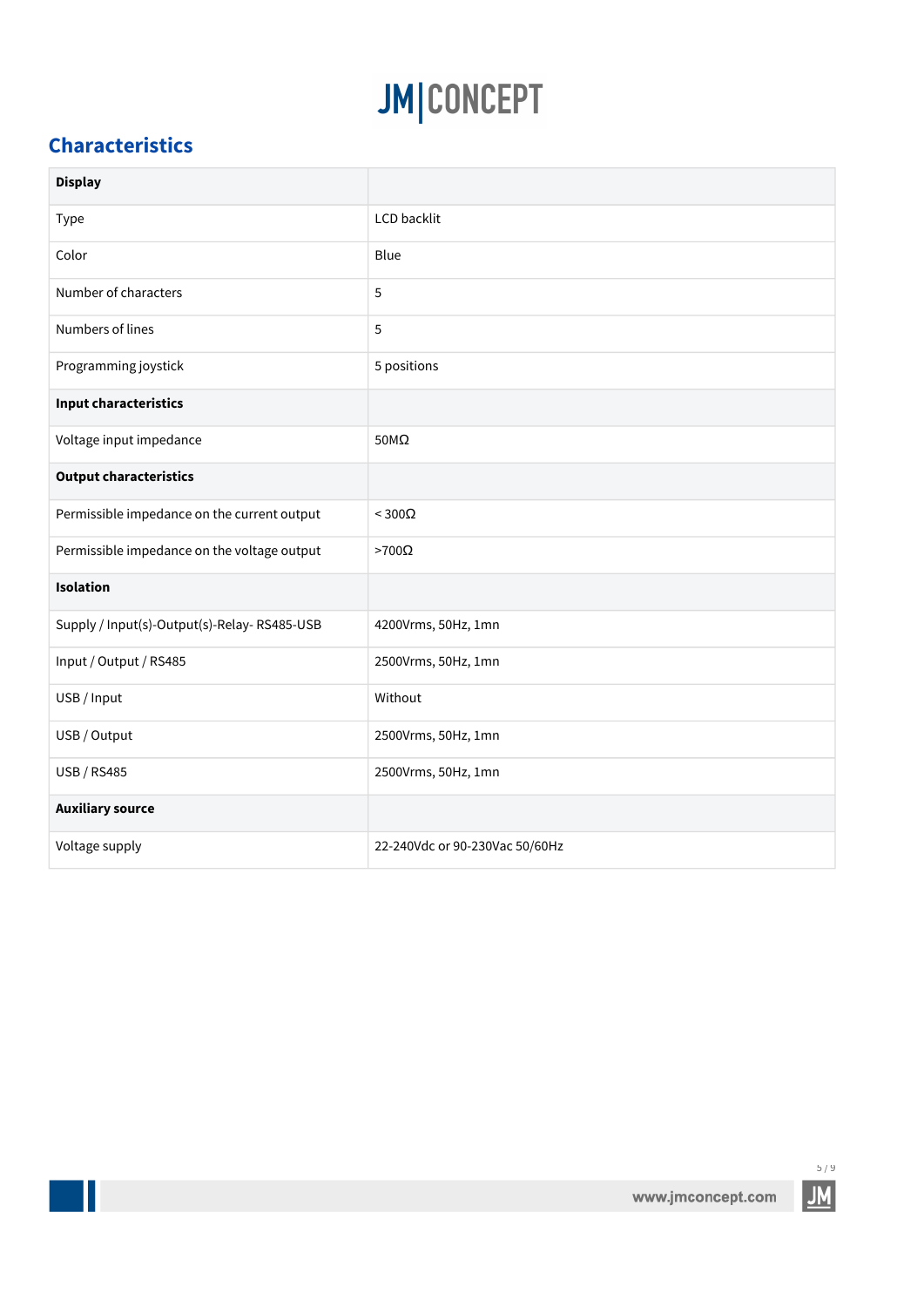| <b>General characteristics</b>     |                                                    |
|------------------------------------|----------------------------------------------------|
| Precision class                    | $_{0,1}$                                           |
| Input analog / digital conversion  | 24 bits                                            |
| Output analog / digital conversion | 16 bits                                            |
| Response time                      | 4-wires or 6-wires mounting : < 200ms              |
| Thermal drift                      | $25ppm$                                            |
| Residual ripple on current output  | $<$ 20 $\mu$ A                                     |
| Residual ripple on voltage output  | < 10mV                                             |
| Maximum of consumption             | $5VA$                                              |
| Operating temperature              | $-10^{\circ}$ C  +60 $^{\circ}$ C                  |
| Storage temperature                | $-25^{\circ}$ C  +80 $^{\circ}$ C                  |
| Protection factor                  | IP20 Black self-extinguishing polyamide housing V0 |

### <span id="page-5-0"></span>**Options listing**

| Option                                   | Device code    |
|------------------------------------------|----------------|
| Tropicalization for 22,5mm or 45mm cases | TELIS 1XXXX1-T |
| Auxiliary source 20-60Vac                | TELIS 1XX9X1   |

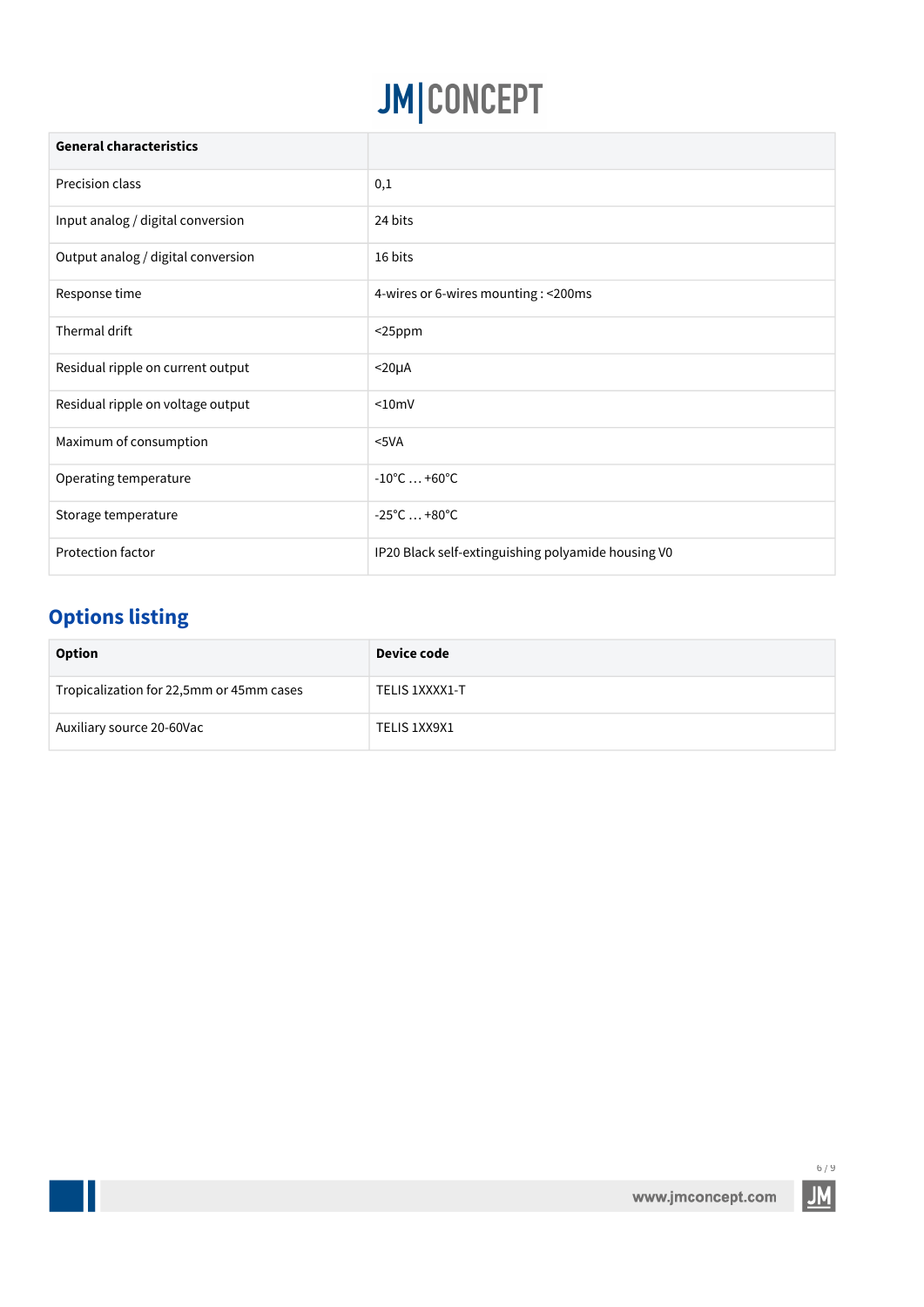### <span id="page-6-0"></span>**Functions**

 $\mathbb{R}^3$ 

| <b>Display functions</b>  |                                                                                                                                                                                                                                                 |
|---------------------------|-------------------------------------------------------------------------------------------------------------------------------------------------------------------------------------------------------------------------------------------------|
| LCD display               | Graphic display by LCD screen                                                                                                                                                                                                                   |
| <b>LED</b> indicators     | 1 green LED on devices without display                                                                                                                                                                                                          |
| 5 positions joystick      | Allows you to configure the parameters displayed on the front panel screen                                                                                                                                                                      |
| Programming lock          | Locking of the programming on the front panel or by the IXLOG software<br>Unlock by long press on the joystick                                                                                                                                  |
| Programming               | Programming via joystick on the front panel, or via USB with IXLOG software                                                                                                                                                                     |
| Unit                      | Choice from a list of units                                                                                                                                                                                                                     |
| Memory Mini / Maxi        | Storage of the maximum and minimum value of the measurement on each input<br>channel                                                                                                                                                            |
| Customizing the display   | Resolution, Comma, Contrast adjustment, Display off                                                                                                                                                                                             |
| Input                     |                                                                                                                                                                                                                                                 |
| Input display             | The display allows to visualize the input in physical value and in programmed value<br>(gross value measured or on the displayed value)                                                                                                         |
| Adjustable input scale    | Allows to zoom on the input either in manual or automatic mode                                                                                                                                                                                  |
| Offset                    | Manual adjustment of the input offset                                                                                                                                                                                                           |
| Taring                    | Taring function at process input (by validation)                                                                                                                                                                                                |
| Cut Off                   | Threshold below which the input is considered as null                                                                                                                                                                                           |
| <b>Smart functions</b>    |                                                                                                                                                                                                                                                 |
| Sensor signal loss        | Translates the sensor signal loss on :<br>• the display,<br>• each of the analog outputs,<br>• the digital output,<br>• the status of the relays                                                                                                |
| Filtering                 | Integration of the measurement over the defined time                                                                                                                                                                                            |
| Pilot function/simulation | The pilot function makes it possible to act on the display value influencing the<br>output(s), independently of the input<br>The Pilot function is activated either by the digital link (RS485 or USB) or by the<br>joystick on the front panel |
| Segmentation in 99 points | Linearization in 99 points (free choice for each point), allows to create an output<br>function by segmentation of the signal of each input channel                                                                                             |

 $\frac{7}{9}$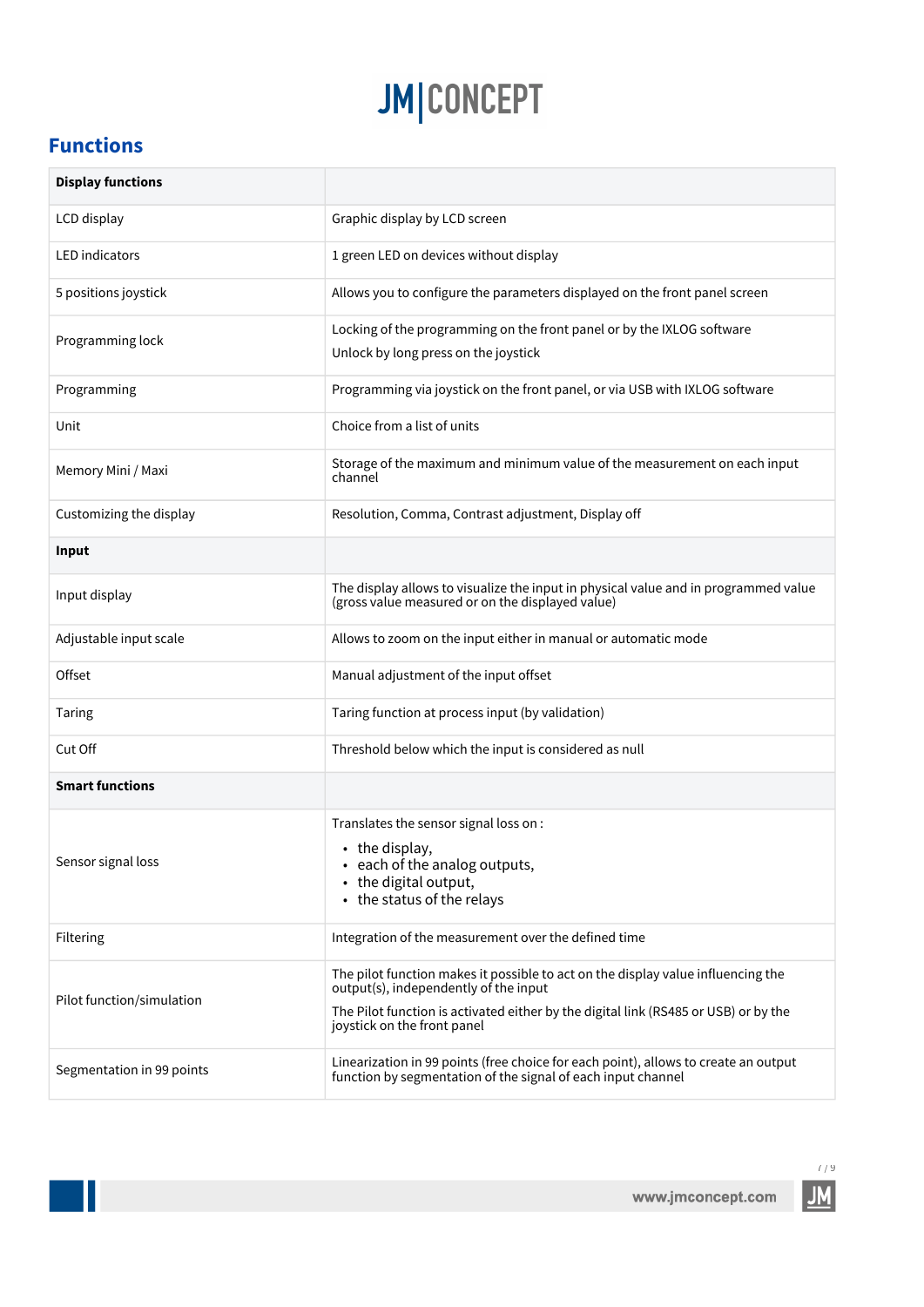| <b>Outputs</b>                        |                                                                                                                       |
|---------------------------------------|-----------------------------------------------------------------------------------------------------------------------|
| Visualization of the outputs          | The display allows to visualize the outputs, in physical value and percentage; as well<br>as the status of the relays |
| Outputs assignment                    | Assignment of outputs to inputs or to the control function, independently for each<br>channel                         |
| Adjustable output scale               | Allows you to zoom in on the outputs                                                                                  |
| Outputs limitation                    | Possibility to limit the value of the outputs - High limit and Low limit                                              |
| Relays assignment                     | Assignment of relays to inputs or to the control function, independently for each<br>channel                          |
|                                       | Single or band mode, with positive or negative safety                                                                 |
| Thresholds                            | Adjustment of thresholds, hysteresis and time delay (independent on rise or fall)                                     |
|                                       | Direct access to the thresholds                                                                                       |
| Acknowledgement of alarms             | Independently for each alarm                                                                                          |
| Storage of alarms and/or relay status | Independently for each alarm                                                                                          |
| <b>Links and communication</b>        |                                                                                                                       |
|                                       | RS485 MODBUS RTU bidirectional digital link allowing to:                                                              |
| <b>RS485 MODBUS RTU</b>               | • recover the measurements and transmit them in digital format<br>• configure and control the device                  |
| Digital bus                           | Access to the digital bus via the USB socket (when converters are used on the<br>interface boards)                    |
| USB front                             | USB front panel to connect directly to the USB port of a PC for programming via the<br><b>IXLOG</b> software          |
| Mapping of Modbus addresses           | Mapping of Modbus addresses, allowing you to choose your own variable address                                         |

 $\mathbb{R}^2$